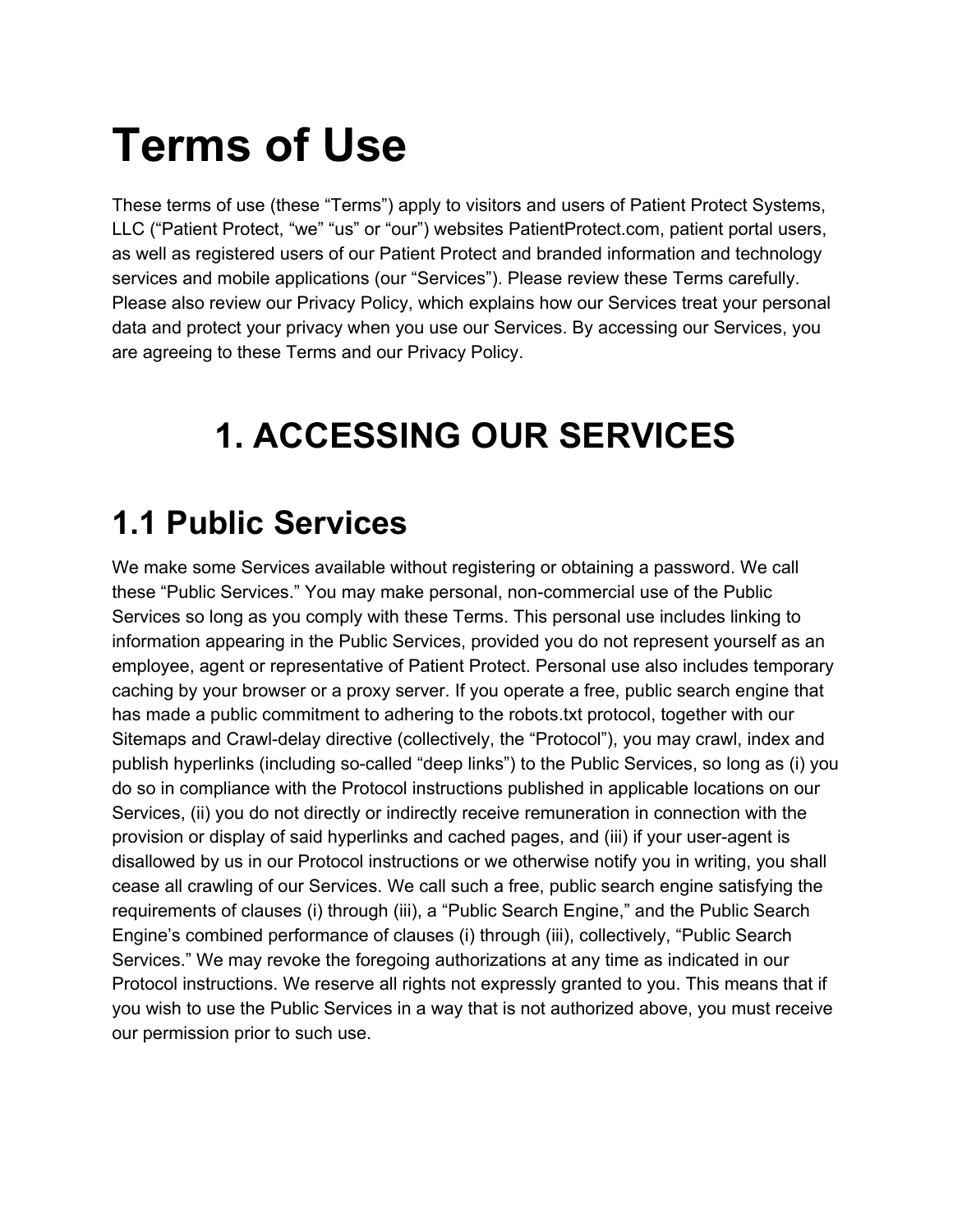#### **1.2 Protected Services**

Some of our Services are protected by technical measures intended to safeguard the confidentiality, integrity and accessibility of sensitive information our users store and share using our Services. We call these "Protected Services." One such safeguard is requiring each user to be properly authenticated by various means (which we call, "Credentials"), such as unique identifiers, API keys, passwords, and the like. In order to obtain Credentials, you must provide certain information about yourself. If you sign up for one of our Protected Services you may be asked to agree to a client services agreement and the incorporated Customer Terms and Conditions (your "User Agreement"). In such cases, you will be asked to expressly consent to your User Agreement, for example, by checking a box or clicking on a button with terms such as "I agree" or the like. In the event of a conflict between the terms of your User Agreement and of these Terms, the terms of your User Agreement shall control. Your Credentials are unique to you. You should immediately notify us if your Credentials have been stolen or compromised. You are responsible for all activities that occur under your Credentials until you have properly notified us that your Credentials have been stolen or compromised. Further, you represent, warrant and covenant that:

- the information you submit in obtaining your Credentials is complete and accurate and identifies you and the name of each of your Principals;
- you will not share your Credentials with anyone else;
- you will not circumvent, or attempt to circumvent, any technical measures that we have put in place to safeguard the Protected Services;
- you will not, without our prior written approval, access or use, or attempt to access or use, any portion of the Protected Services other than with (i) a commercial browser (such as Chrome, Internet Explorer or Mozilla Firefox), (ii) an application made for mobile or handheld device(s) that is developed and distributed by us, or (iii) our application programming interface ("API") using Credentials issued to you directly by us, and only us; and
- You will not access or use, or attempt to access or use, a Protected Service without validly-issued active Credentials.

We reserve the right to suspend or terminate your access to any Protected Service at any time, with or without cause or notice. We shall not be liable to you in any way if we suspend or terminate your access to a Protected Service or our Services.

#### **1.3 Patient Portal Users**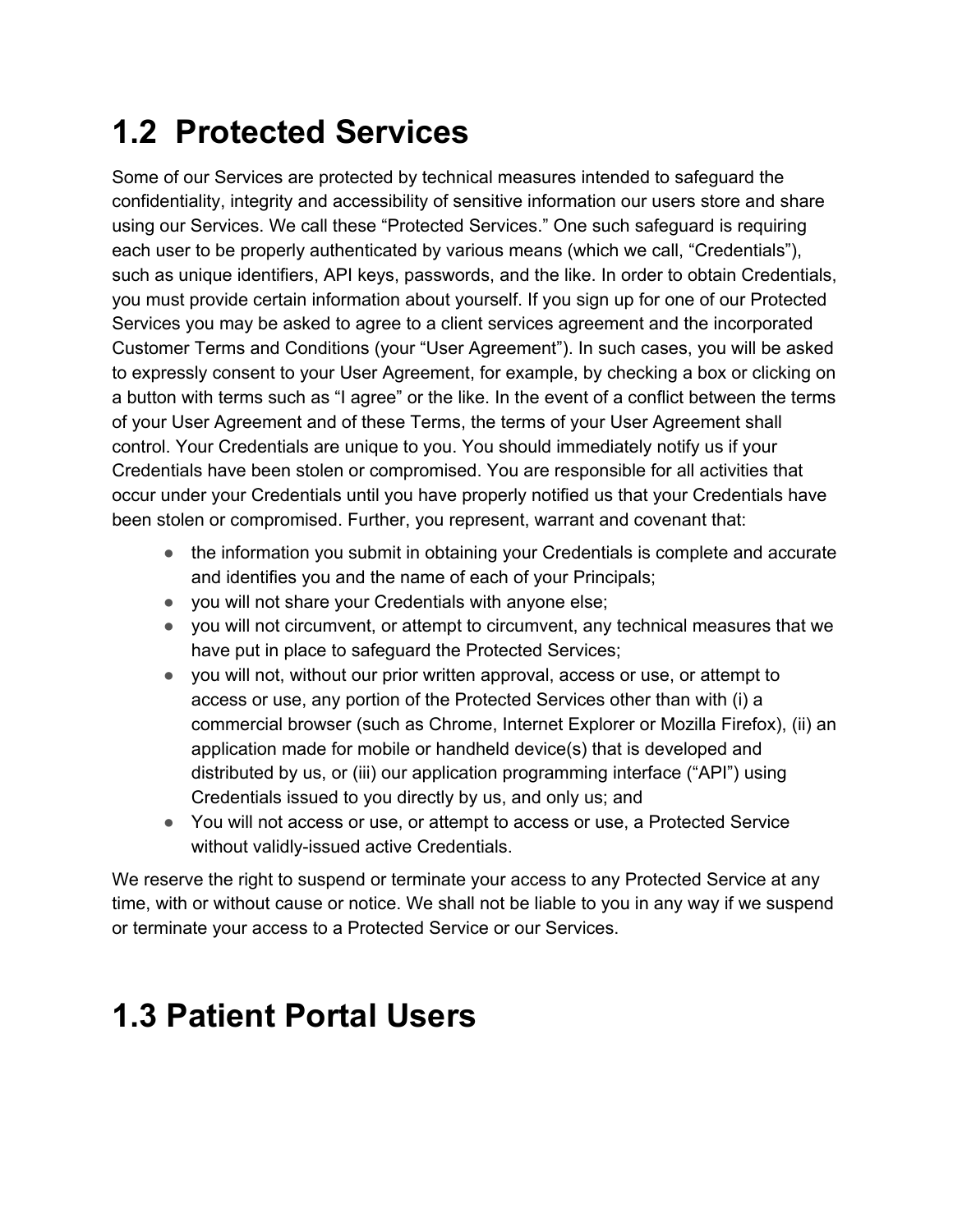Patient Protect provides a trial service (your "Patient Portal") as a free service to patients (and their personal representatives), on behalf of the doctors and other healthcare providers within our health record network ("Providers"). This Agreement applies to your use of your Patient Portal. By signing up for, or otherwise obtaining, an account, or by accessing or using your Patient Portal, you are entering into this Agreement and agreeing to be bound by its terms. Please read this Agreement carefully, and do not sign up for an account or use your Patient Portal if you are unwilling or unable to be bound by this Agreement. Your Patient Portal is made available on our website, the use of which is governed by these Terms of Use and Privacy Policy. Please review each carefully. In the event of a conflict between the terms of these Terms of Use and Privacy Policy, the terms of these Terms of Use control.

#### **1.3.2 Your Patient Portal**

Your Patient Portal is an internet-based portal that allows your Provider to make certain health information available to you. In addition to your health information, if you have the authority under applicable law to access the health information of another individual, such as your child, that individual's Provider may, in his or her discretion and within the constraints of the Service capabilities, grant you access privileges for that individual's health information through your Patient Portal. Access to your Patient Portal is granted to you by your Provider. Once invited, you will receive an email inviting you to register an account. To register, you will need to satisfy our identity verification and certification procedures and select a user ID and password. If you believe someone has had unauthorized access to your Patient Portal, please contact us at support@PatientProtect.com. Your Provider (or the Provider of an individual with respect to whom you are authorized to access his/her health information) is responsible for granting access privileges to your Patient Portal and for the information made available to you through your Patient Portal. Because your Patient Portal includes information created by your Provider, such information may contain typographical errors, inaccuracies or omissions. In addition, although your Patient Portal displays certain information from your medical records, it does not necessarily display all information in the health records retained by your Provider. If you think that your medical information displayed in your Patient Portal is inaccurate or incomplete, or if you would like to request a complete copy of your medical record, please contact your Provider directly. Because your Patient Portal includes information that is part of your Provider's health record about you, you cannot delete such information. You may, however, terminate your access to your Patient Portal by contacting Your Provider directly. Your Provider also retains the ability to revoke your access to your Patient Portal.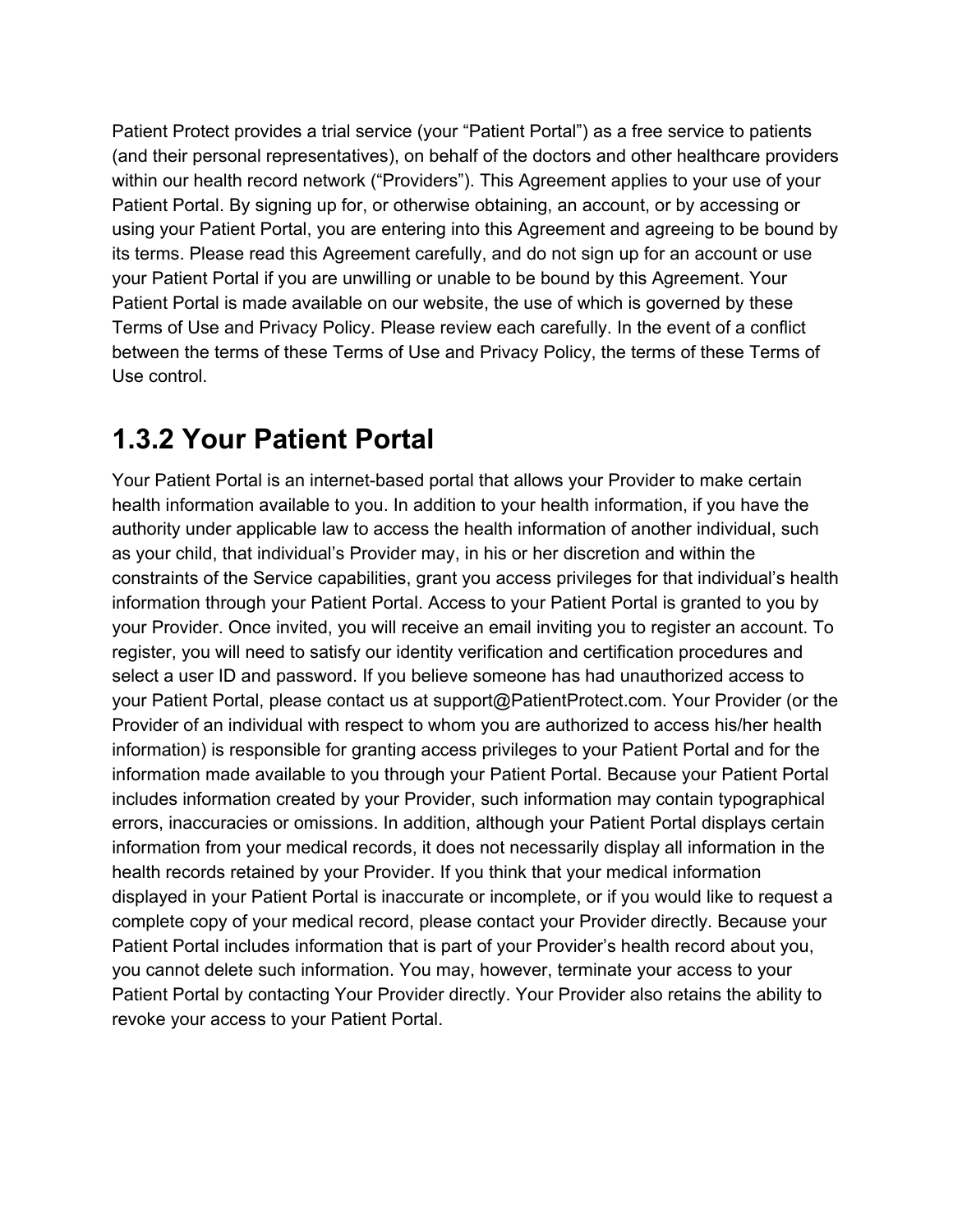#### **1.3.3 Regulations Concerning Information Included in your Patient Portal**

We do not control your Provider's use or disclosure of your health information. Your Provider should give you a notice of privacy practices that describes how he or she uses and discloses health information about you. Your Provider's ability to disclose your health information for these and similar purposes is restricted by applicable laws and regulations, including the Health Insurance Portability and Accountability Act of 1996 ("HIPAA"), the Health Information Technology for Economic and Clinical Health of 2009 ("HITECH"), and the regulations adopted thereunder. If you wish to restrict the disclosures that your Provider makes of your health information, please contact your Provider directly. We, like your Provider, are also subject to laws and regulations, including HIPAA, which govern the use and disclosure of certain personal and health information. We make your Patient Portal available to you on behalf of your Provider, as a "business associate" (as defined by HIPAA) of your Provider, pursuant to our Customer Terms and Conditions. Under this agreement, we are prohibited from, among other things, using individually identifiable health information in a manner that your Provider may not. We are also required to, among other things, apply reasonable and appropriate measures to safeguard the confidentiality, integrity and availability of individually identifiable health information we store and process on behalf of your Providers. To see our Customer Terms and Conditions – click here, and to specifically review our business associate obligations to Providers who agree to our Customer Terms and Conditions.

#### **1.3.4 Other Patient Protect Services**

Although your Patient Portal is made available on our website, this Section 1.3 only applies to your Patient Portal. All other Patient Protect Services made available are covered by our Terms of Use and/or a separate User Agreement.

#### **1.3.5 Arbitration**

EXCEPT FOR CLAIMS BY EITHER PARTY UNDER ANY OF SECTIONS OF THE TERMS OF USE LISTED IN PARAGRAPH 2 BELOW, ANY DISPUTE, CLAIM OR CONTROVERSY ARISING OUT OF OR RELATING TO THIS AGREEMENT OR THE BREACH, TERMINATION, ENFORCEMENT, INTERPRETATION OR VALIDITY THEREOF, INCLUDING THE DETERMINATION OF THE SCOPE OR APPLICABILITY OF THIS AGREEMENT TO ARBITRATE, SHALL BE SUBJECT TO FINAL AND BINDING ARBITRATION GOVERNED BY THE FEDERAL ARBITRATION ACT (9 U.S.C. § 1 ET SEQ.). THE ARBITRATION SHALL BE CONDUCTED BEFORE A SINGLE ARBITRATOR IN ACCORDANCE WITH THE COMMERCIAL DISPUTE RESOLUTION PROCEDURES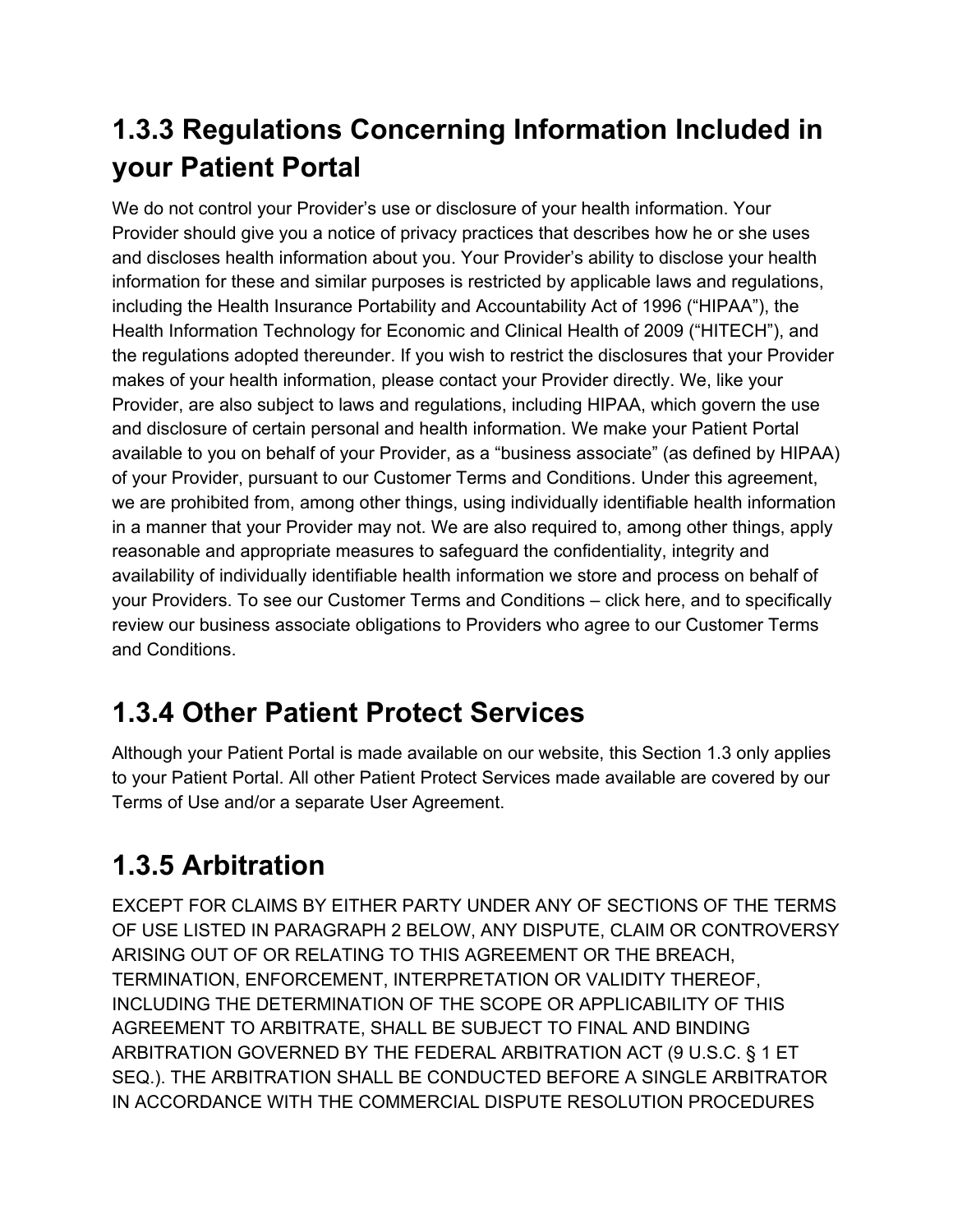AND THE SUPPLEMENTARY PROCEDURES FOR CONSUMER RELATED DISPUTES OF THE AMERICAN ARBITRATION ASSOCIATION (THE "AAA") THEN IN EFFECT, AS MODIFIED BY THIS AGREEMENT, AND WILL BE ADMINISTERED BY THE AAA. JUDGMENT ON THE AWARD MAY BE ENTERED IN ANY COURT HAVING JURISDICTION. THIS CLAUSE SHALL NOT PRECLUDE EITHER PARTY FROM SEEKING TEMPORARY OR PRELIMINARY INJUNCTIVE RELIEF IN CONNECTION WITH AN ARBITRABLE CONTROVERSY, BUT ONLY UPON THE GROUND THAT THE AWARD TO WHICH THAT PARTY MAY BE ENTITLED MAY BE RENDERED INEFFECTUAL WITHOUT SUCH PROVISIONAL RELIEF. THIS AGREEMENT TO ARBITRATE SHALL NOT APPLY TO CLAIMS BY ANY PARTY BROUGHT UNDER AND TO ENFORCE ANY ONE OR MORE OF THE FOLLOWING SECTIONS OF THESE TERMS OF USE: 1.2, 1.5, 4.2, 4.3 or 4.5. THE PARTIES AGREE THAT EACH MAY BRING CLAIMS AGAINST THE OTHER ONLY IN AN INDIVIDUAL CAPACITY, AND NOT AS A PLAINTIFF, CLASS MEMBER, OR PRIVATE ATTORNEY GENERAL IN ANY PURPORTED CLASS, REPRESENTATIVE, OR PRIVATE-ATTORNEY-GENERAL PROCEEDING. BY ENTERING INTO THIS AGREEMENT, YOU AND WE ARE EACH WAIVING THE RIGHT TO A JURY TRIAL OR TO PARTICIPATE IN A CLASS ACTION. THE ARBITRATOR MAY NOT CONSOLIDATE MORE THAN ONE PERSON'S CLAIM WITH YOUR CLAIMS OR OUR CLAIMS AND MAY NOT OTHERWISE PRESIDE OVER ANY REPRESENTATIVE, CLASS, OR PRIVATE-ATTORNEY-GENERAL PROCEEDING. THE ARBITRATOR MAY AWARD DECLARATORY OR INJUNCTIVE RELIEF ONLY IN FAVOR OF THE INDIVIDUAL PARTY SEEKING RELIEF AND ONLY TO THE EXTENT NECESSARY TO PROVIDE RELIEF WARRANTED BY THAT PARTY'S INDIVIDUAL CLAIM.

#### **1.4 Additional Safeguards**

To further protect the confidentiality, integrity and availability of the information housed and shared on our Services, as well as the stability of our Services, you agree to the following additional safeguards. Accordingly, you agree that you will not, nor will you attempt to:

- access, use or disseminate our Services, nor any information or files accessible via our Services, in a manner that violates any applicable law or regulation or the rights of any individual or entity;
- sell or transfer any information included in our Services or use such information to market any product or service – including by sending, or facilitating the sending of, unsolicited emails or SPAM;
- probe, scan or test the vulnerability of our Services, or of the system or network supporting our Services, or circumvent any security or authentication measures;
- disable, bypass, defeat, avoid, remove, deactivate or otherwise circumvent any technical measures we have implemented to safeguard the stability of our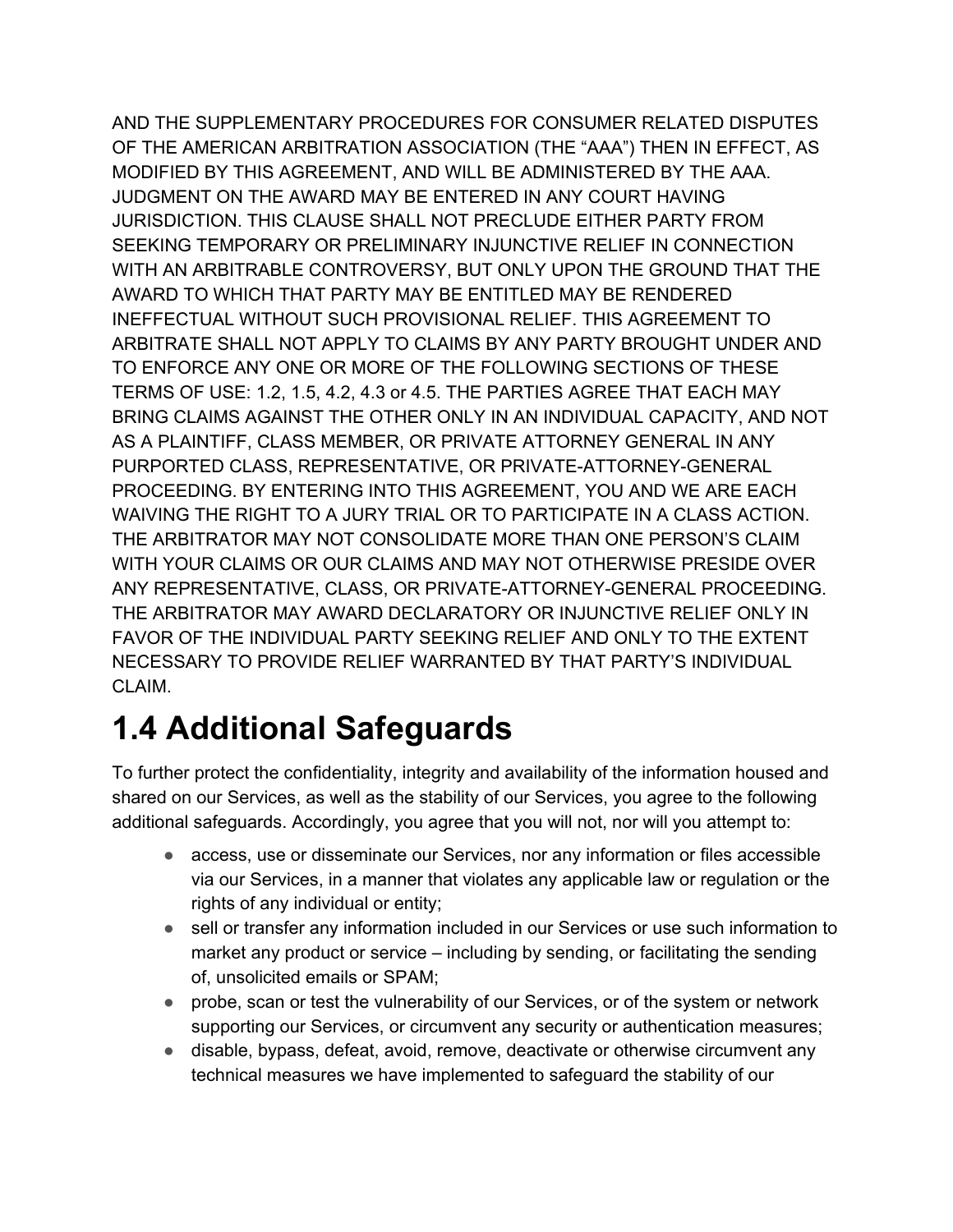Services, or the confidentiality, integrity or availability of any information, content or data hosted or housed on our Services;

- introduce to our Services any software, code or other device that in any way (i) permits unauthorized access to our systems or any software, hardware, files or data located thereon, (ii) disables or damages or otherwise interferes with or adversely affects the operation of our systems or any software, hardware, files or data located thereon, or (iii) overburdens or interferes with the proper functioning of our Services;
- disassemble, decompile or reverse engineer our Services;
- harvest, retrieve, index or publish any portion of our Services unless you are a Public Search Engine engaging in Public Search Services;
- disable or circumvent our API usage safeguards, including safeguards designed to regulate the nature or amount of data you are permitted to extract from our Services, or the frequency of which you may access such data; or make calls to our API other than those authorized in our API documentation;
- remove any copyright, trademark or other proprietary rights notices contained in or on our Services; or
- engage in any activity other than those expressly permitted in these Terms and your User Agreement(s).

#### **1.5 Use of Services by Consumers**

The Patient Protect Service allows Consumers (as defined in the Privacy Policy) to post and view reviews of business that are Subscribers of the Patient Protect Service and to receive and respond to email and SMS communications from participating businesses. As a condition of use, you agree to the following:

- You acknowledge that the Service is for personal use only. You agree that you will not use the Service for any commercial purpose.
- You will not upload, post, email, transmit, or otherwise make available any content that is unlawful, harmful, threatening, abusive, harassing, tortuous, defamatory, vulgar, obscene, libelous, invasive of another's privacy, hateful, or racially, ethnically, or otherwise objectionable.
- You will not transmit any worms or viruses or any code of a destructive nature.
- You will comply with all applicable laws in your jurisdiction (including but not limited to intellectual property laws).
- You will not use the Service for any illegal or unauthorized purpose.
- You acknowledge that your use of the Service may involve the transmission of private information, including potentially personal health information, via unsecure means such as email.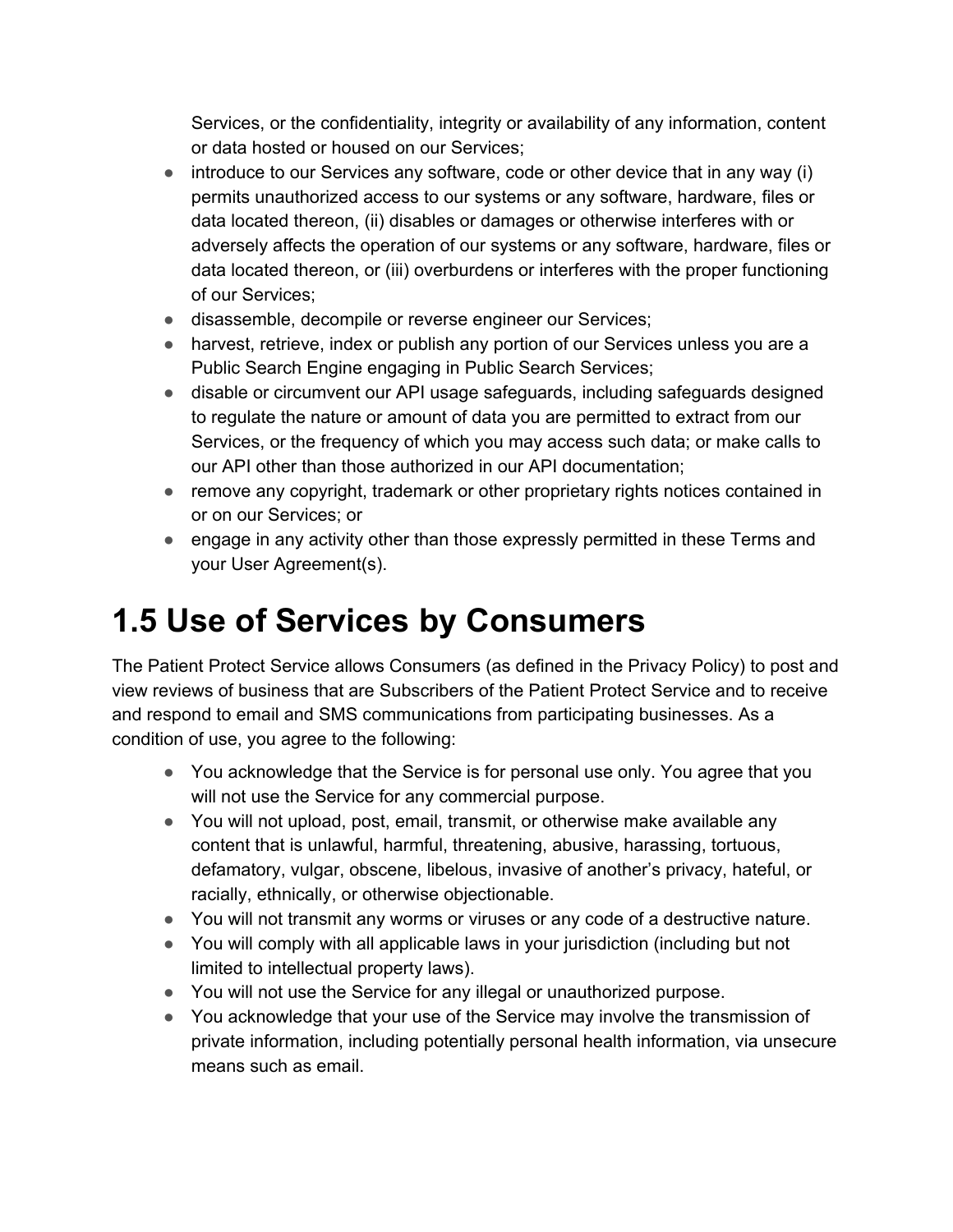### **1.6 Use of the Services by and on behalf of Minors**

You are not eligible to use our Services (including obtaining a Credential or entering into a User Agreement) unless you are at least 18 years old and otherwise have the legal capacity to enter into a binding contract in your jurisdiction. If you are an unemancipated minor over the age of 13, you may only use our Services if: (i) such use has been approved of by your parent or legal guardian, (ii) you use our Services under his or her supervision, and (iii) he or she has agreed to these Terms (and, if applicable, your User Agreement) on your behalf. If you are the parent or guardian of an unemancipated minor, you may use the Services and enter into a User Agreement on behalf of such minor. By doing so, you represent and warrant that you have the legal capacity to act on behalf of such minor; and you acknowledge and agree, in such capacity, that all provisions of these Terms (and User Agreement, if applicable) that applicable to you are equally applicable to such minor. Under no circumstances may our Services be used by a child under 13 years old.

### **1.7 United States Only**

Access to our Services is administered in the United States ("US") and is intended for users in the US. You may not use our Services in any jurisdiction where offering, accessing or using our Services would be illegal or unlawful.

## **2 NATURE OF THE CONTENT APPEARING ON OUR SERVICES**

#### **2.1 Overview**

Our Services may include text, data, graphics, images, video or other content (collectively, "Content") created by us or third parties, including other users, professionals, partners, advertisers, sponsors, consumers and governmental agencies. The Content is provided for general informational purposes, but should not be relied upon for personal, professional, medical or regulatory decisions. And we do not ensure the completeness, timeliness or accuracy of the Content.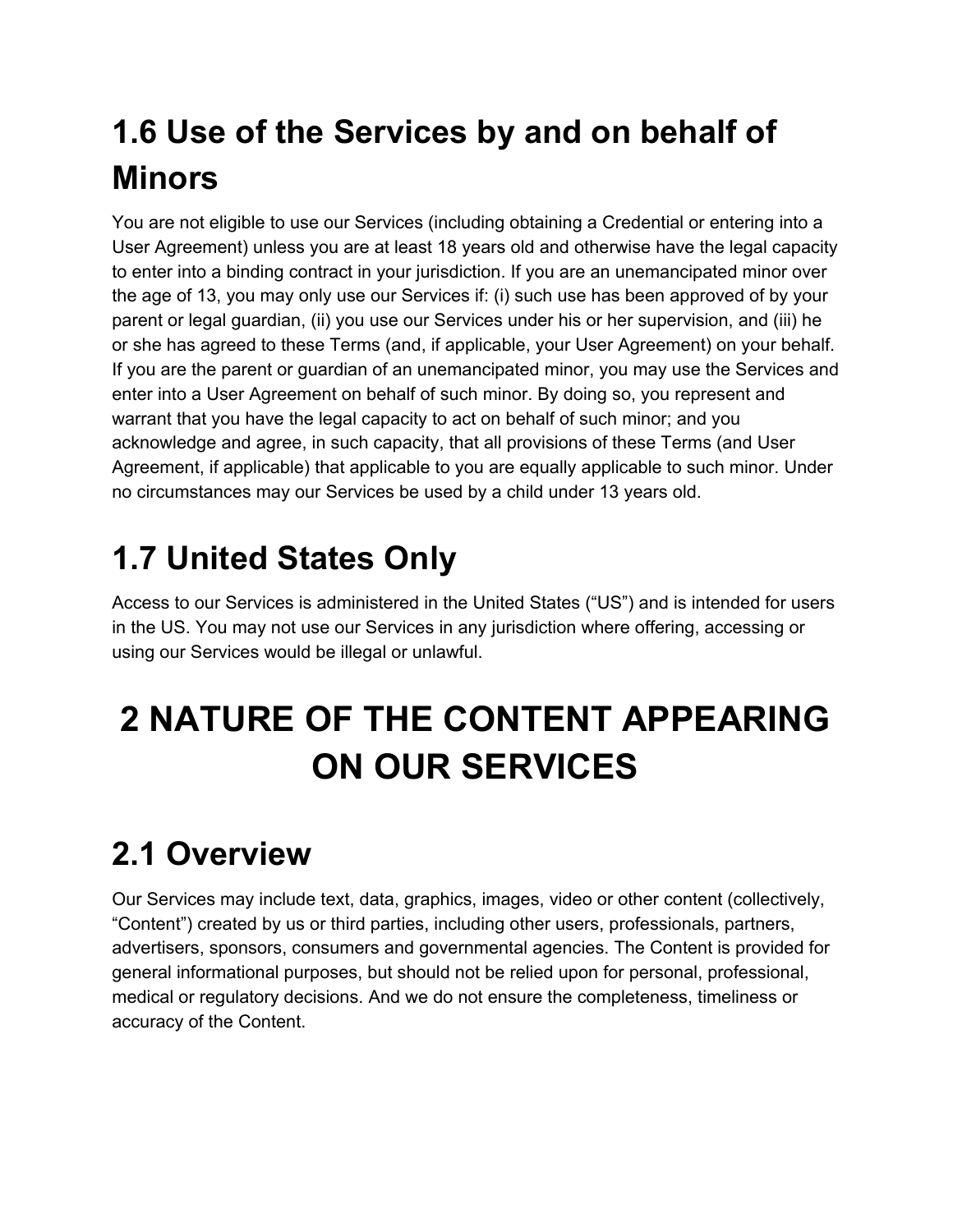### **2.2 Ratings; Surveys; Comments; User-Submitted Content**

Our Services may allow you to access blogs, message boards, chat services, surveys and other forums where various users can share information, opinions, chats and other Content. We generally do not pre-screen or monitor user-submitted Content, and such Content may simply represent a user's opinion or Content a user finds interesting. Our Services may also include survey results, ratings or testimonials ("Evaluations") from patients, clients or other customers ("Patients") of healthcare professionals ("Professionals") that may endorse, recommend, critique, analyze, evaluate or otherwise describe the Professionals and the nature or quality of the services received by such patient, client or customer. Such Evaluations are anecdotal first-hand accounts of individual Patients, and are neither professional judgments nor the product of medical science. Such Evaluations do not in any way constitute or imply our endorsement or recommendation of any Professional. Further, Evaluations are subject to errors and biases that are common in anecdotal first-hand accounts, and should not be presumed to be reliable or error-free.

### **2.3 Directories: Physicians, Consultants, and Other Professionals**

Our Services include listings and directories ("Directories") to help you find dentists, healthcare professionals, certified consultants or other professionals (collectively, "Professionals"). The Directories are provided for your convenience. The Directories are not comprehensive, but rather generally represent Professionals who use our Services and who have chosen to participate in the Directories. Further, we do not evaluate any Professional and the listing of a Professional does not in any way constitute a recommendation of such Professional. Before obtaining services or treatment from any Professional listed in a Directory, you should take the same care you would under any other circumstance, including by confirming licensure and specialty certifications. The Professionals are solely responsible for the appropriateness and quality of the services they provide. Additionally, the Directories rely on information submitted by Professionals themselves. Unless Professionals provide us with current information, the Directory information may not be timely or accurate. You should confirm such information before obtaining services or treatment from a Professional. As a convenience, the Services may permit you to request an appointment with a Professional. However, Professionals are responsible for maintaining their own schedules, and we cannot ensure that any given Professional will be available, nor that such Professional will not cancel his or her appointment.

## **2.4 Advertising**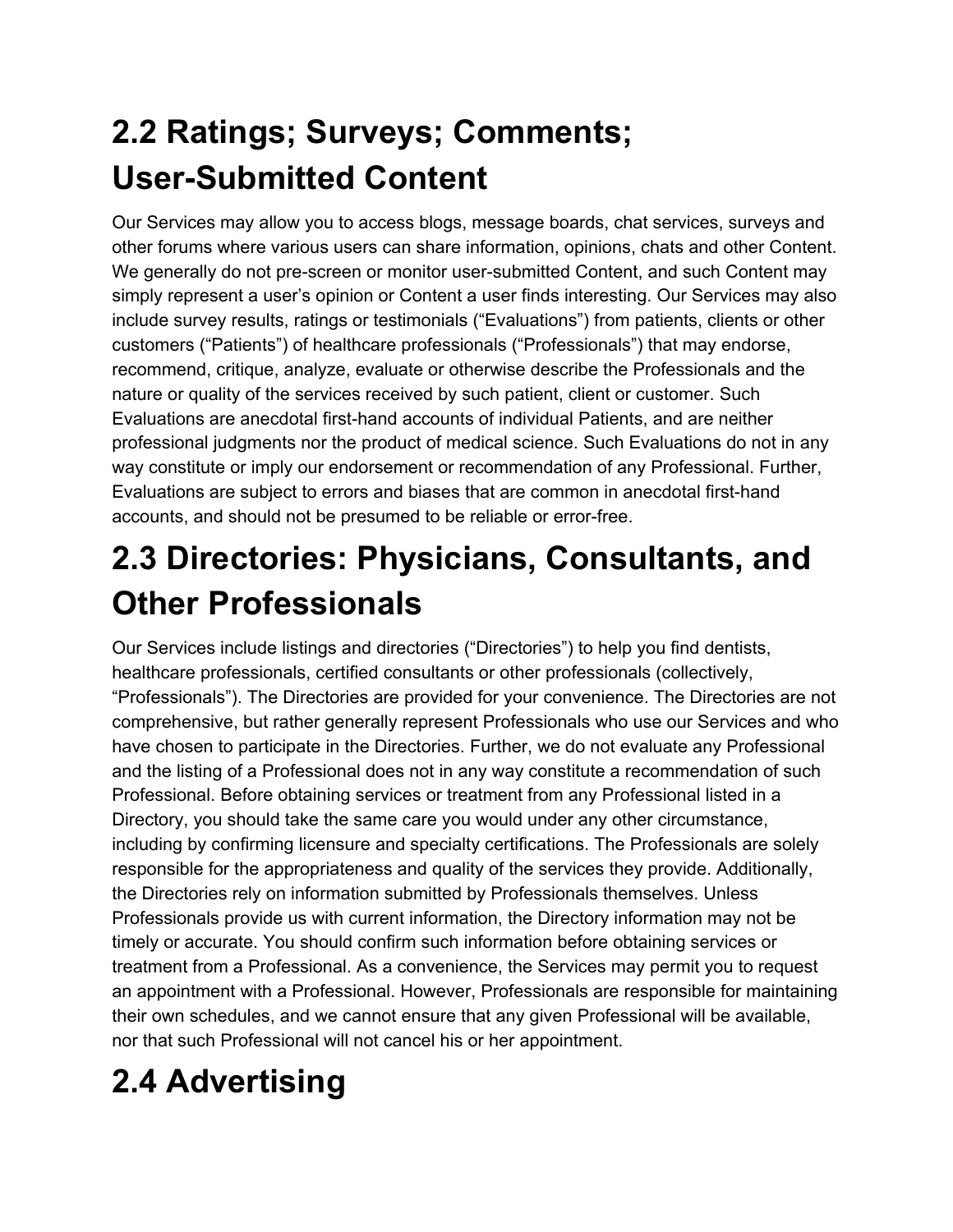Our Services may include advertisements or promotional messages sponsored by third parties (collectively, "Ads"). The manufacturers, services providers, distributors and resellers of the products and services identified in the Ads are solely responsible for the accuracy of their Ads and the suitability, efficacy, safety and quality of such products or services. An Ad does not in any way constitute or imply our recommendation or endorsement of such product or service.

#### **2.5 Links to Other Sites**

Our Services may contain hyperlinks (including hyperlinked Ads) to websites operated by third parties, or to materials or information made available by third parties. Such links do not constitute or imply our endorsement of such third parties, or of the content of their sites, or the suitability, efficacy, safety or quality of their products or services, or the information privacy or security practices of their websites.

#### **2.6 No Medical Advice**

Some Content may include health- or medical-related information. Such Content is provided for general informational purposes only. We do not directly or indirectly practice medicine, render medical advice, or dispense medical services via our Services or otherwise, and nothing contained in our Services should be intended to be a medical diagnosis or treatment. No medical professional/patient relationship is created by your use of our Services or the Content. Always seek the advice of your physician or other qualified health professional with any questions you may have regarding a medical condition, and never disregard professional medical advice or delay seeking treatment based on any Content or other information included in the Services. If you think you may have a medical emergency, call your healthcare professional or your local emergency number (usually 911) immediately.

#### **2.7 No Legal or Regulatory Advice**

Some Content may include regulatory related information pertaining to you or your business. Such Content is provided for informational purposes only. We are not providing legal or regulatory advice and no attorney/client relationship is created by your use of our Services or the Content. Accordingly, always seek the advice of your attorney or advisors with any questions you may have regarding a law, regulation, or dispute.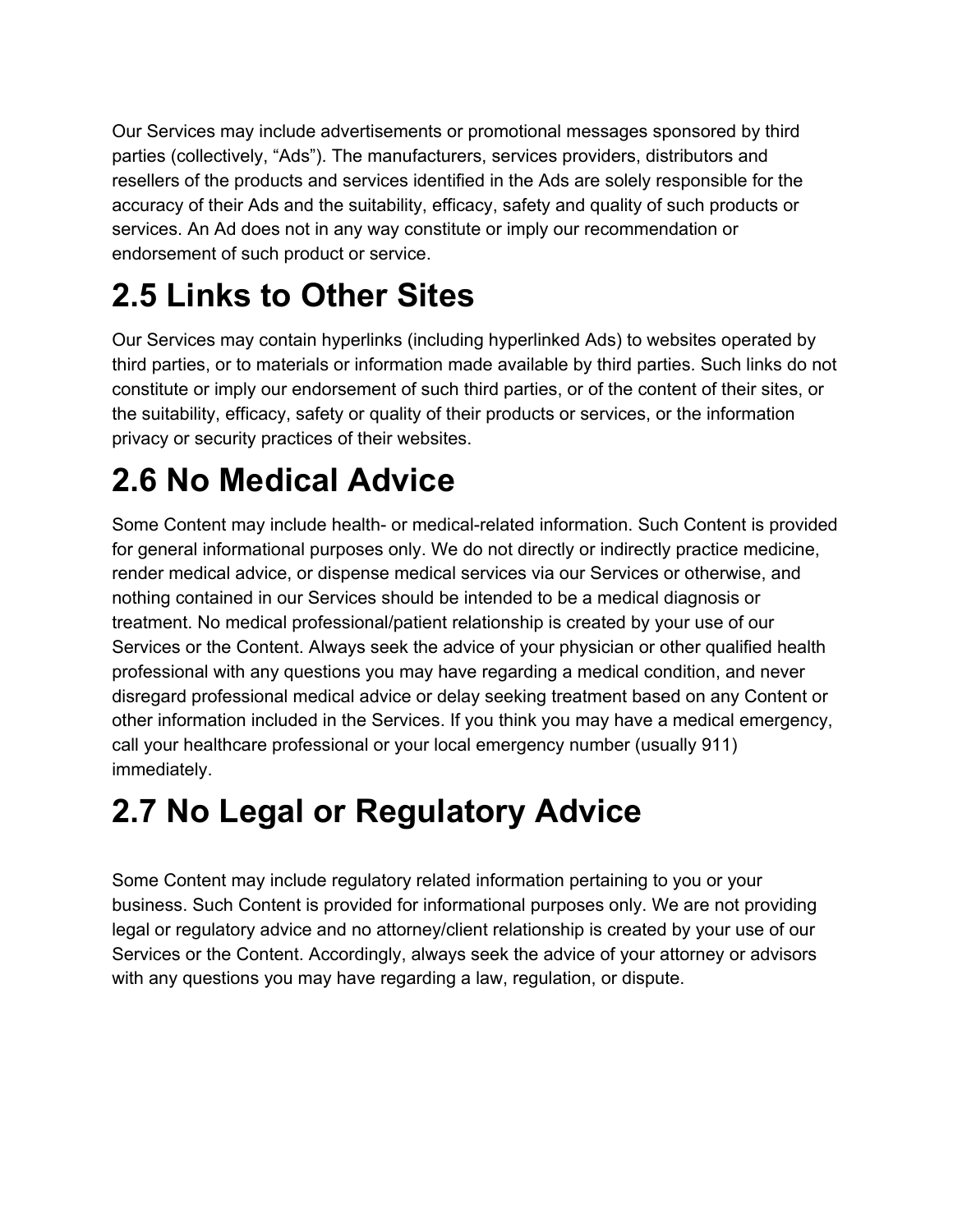## **3 YOUR INTERACTIONS AND COMMUNICATIONS WITH US AND OUR SERVICES**

### **3.1 Visiting Our Websites; Signing-Up for Our Services; Emailing Us**

When you sign-up for or log-in to one of our Protected Services, or when you submit information on a web form or email or instant message us, you are communicating with us electronically. When you visit our websites, we and certain third-party service providers collect information during your visit. In each case, the nature of the information we collect, the duration and manner of how we retain it, how we use it, and to whom we disclose it, is governed by our Privacy Policy. As part of providing our Services to you, we may need to provide you with certain communications, such as service announcements and administrative messages. Such communication may be by email, instant message, a posting on our Services or some other mechanism. You consent to receive such communications from us electronically. If you have registered for one or more of the Protected Services, our Service announcements and administrative messages we provide you are considered part of the Protected Services themselves, which you may not be able to opt-out from receiving until you cease using, or deactivate your Credentials to, such Protected Services. You agree that all agreements, notices, authorizations, disclosures and other communications that we provide to you electronically, as well as any acceptances, agreements, consents or authorizations that you provide to us electronically, satisfy any and all legal requirement(s) that such communications be in writing.

#### **3.2 Your Participation in Our Public Forums**

We may offer one or more forums for the exchange of information among our users. You acknowledge that any text, data, graphics, images, video or other content ("Content") that you submit in any of our forums (including discussion groups, blogs, surveys, ratings, comment forms, or message boards, collectively, "Public Forums") is available to the public. Notwithstanding the foregoing, we are under no obligation to display any of your Content that you submit, and we reserve the right to remove or edit your Content at any time, for any or no reason. It is important that you act responsibly when submitting Content to a Public Forum. You acknowledge that any Content that you submit in a Public Forum is available to the public. You are solely responsible for any Content that you post on the Public Forums or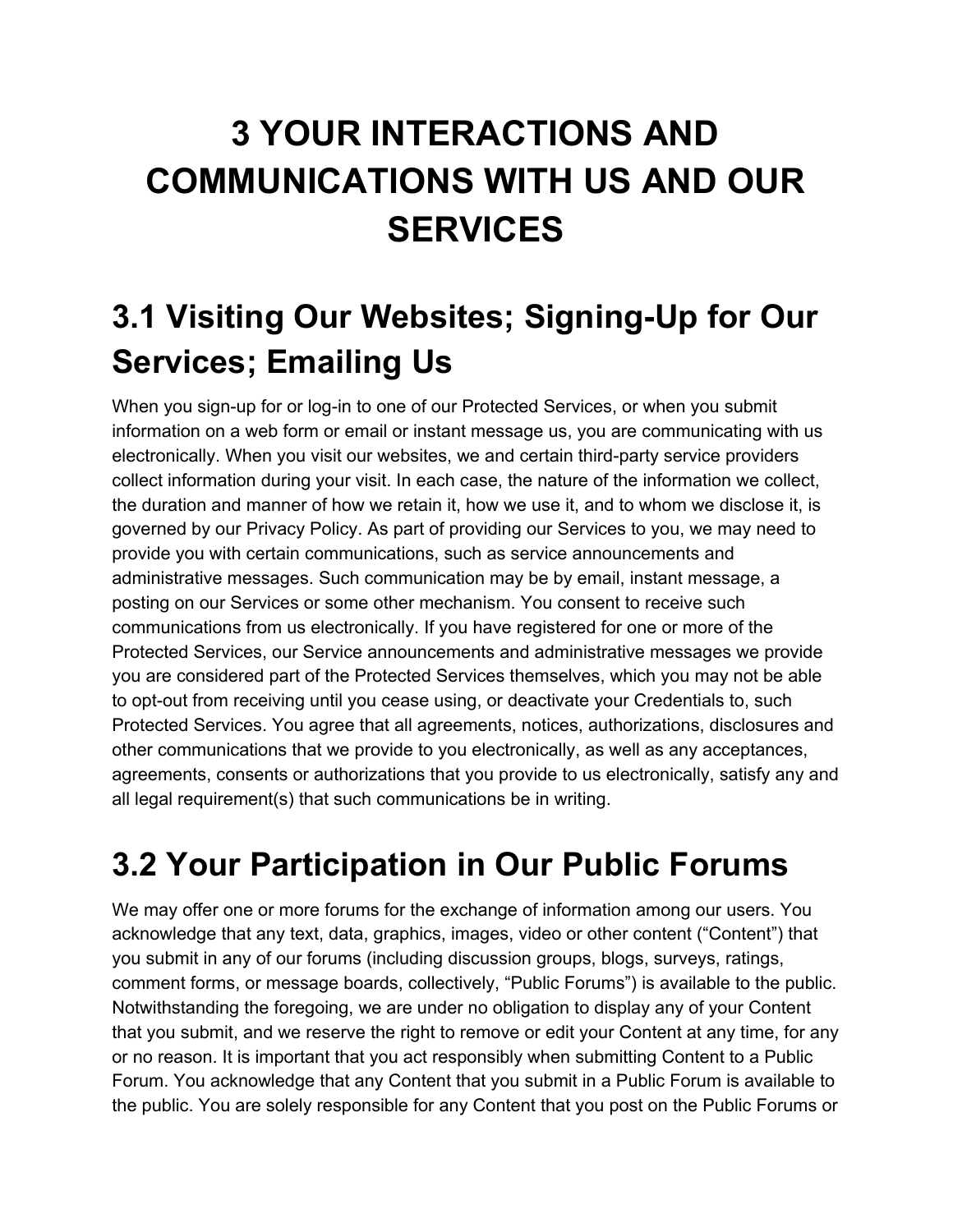transmit to other users of our Services. You acknowledge that any information you post in a Public Forum may be available to the public, and may result in your receiving communications from others outside our Services. Your participation in our Public Forums is contingent on your acknowledgment and agreement with the following:

- You will only disclose information about yourself on a Public Forum that you consider suitable for public disclosure. Do not disclose information that personally identifies you unless you intend for that information to be disclosed publicly. We strongly recommend that you refrain from disclosing any sensitive information about yourself on a Public Forum, including information about any medical condition.
- You will not violate the privacy rights of others, including disclosing information about anyone else's medical or financial condition or any other sensitive subjects.
- You will ensure that any Content that you submit to Public Forums is accurate. If you are rating or reviewing a Professional, you agree to provide your honest appraisals of such Professional, without using inappropriate language or making gratuitous personal criticisms.
- You will not post any Content that you do not have the right to post; you will not violate any person's or entity's intellectual property or proprietary rights, including copyrights, trademarks or trade secret rights.
- You will not use the Service to harass, threaten, impersonate, or intimidate any person or business.
- We will not be liable to you for any Content you submit to any Public Forum.

#### **3.3 Removal of Content**

You understand and agree that we may, but are not obligated to, monitor, edit or remove any Content for any or no reason at any time. We are not responsible, however, for any delay or failure in removing any Content.

#### **3.4 Reporting Violations**

We may provide you with tools with which to report violations of the provisions of these Terms. Notwithstanding the availability of such tools, you acknowledge and agree that we are under no obligation to take any action with respect to any such report.

### **3.5 Copyright Policy**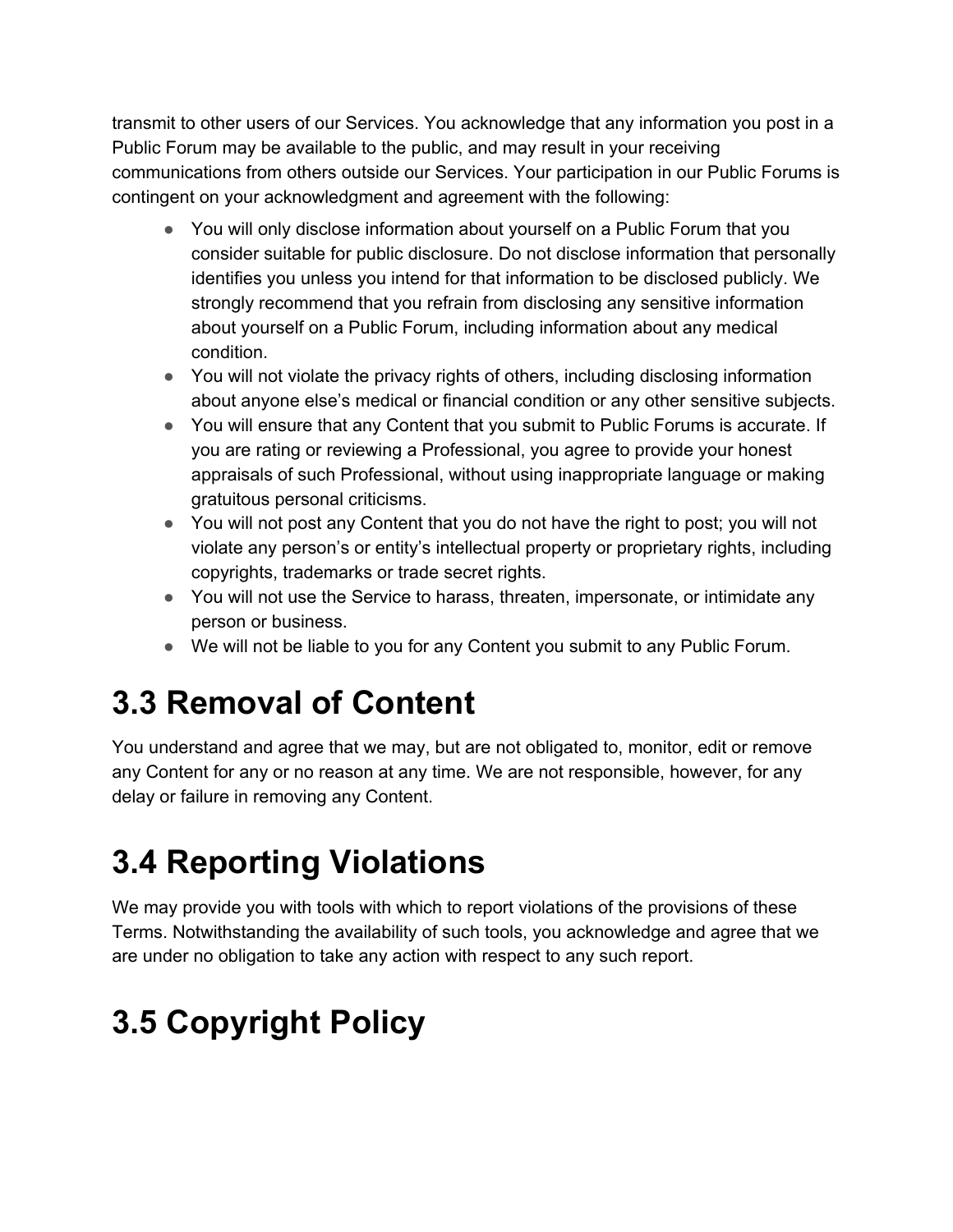We will respond to notices of alleged copyright infringement that comply with applicable law and are properly provided to us. If you believe that your Content has been copied in a way that constitutes copyright infringement, please provide us with the following information:

- A physical or electronic signature of the copyright owner or a person authorized to act on behalf of the owner, if someone other than you, of an exclusive right that is allegedly infringed;
- Identification of the copyrighted work claimed to have been infringed;
- Identification of the material that is claimed to be infringing or to be the subject of infringing activity and that is to be removed or access to which is to be disabled, and information reasonably sufficient to permit us to locate the material;
- A statement by you that you have a good faith belief that use of the material in the manner complained of is not authorized by the copyright owner, its agent, or the law;
- A statement that the information in the notification is accurate, and, under penalty of perjury, that you are authorized to act on behalf of the copyright owner; and
- Your contact information, including your address, telephone number, and email address.

We reserve the right to remove Content alleged to be infringing without prior notice, at our sole discretion, and without liability to you. In appropriate circumstances, Patient Protect will also terminate a user's account if the user is determined to be a repeat infringer. Our designated copyright agent for notice of alleged copyright infringement is: Patient Protect Systems, LLC Attn: Legal 411 S Sangamon, Chicago, IL 60607

## **4 MISCELLANEOUS**

### **4.1 Ownership**

You retain ownership of the intellectual property rights you hold in Content you submit on our Services. When you submit Content on our Services, you grant us and those we work with a worldwide, royalty-free right to store, host, reproduce, create derivative works of (such as translations, adaptations, reformatted versions and aggregated, and anonymized or de-identified versions), publish, publicly perform, display, use and distribute such Content as further described in our Privacy Policy and, if applicable, in your User Agreement. For some of our Services, your User Agreement or settings may narrow the scope of our use of Content you submit. You can find more information about how we use and store Content in our Privacy Policy or, if applicable, your User Agreement. If you submit to us any ideas, suggestions or proposals (collectively, "Suggestions") relating to our Services or other products or services by any means – such as through "Contact Us," by email or other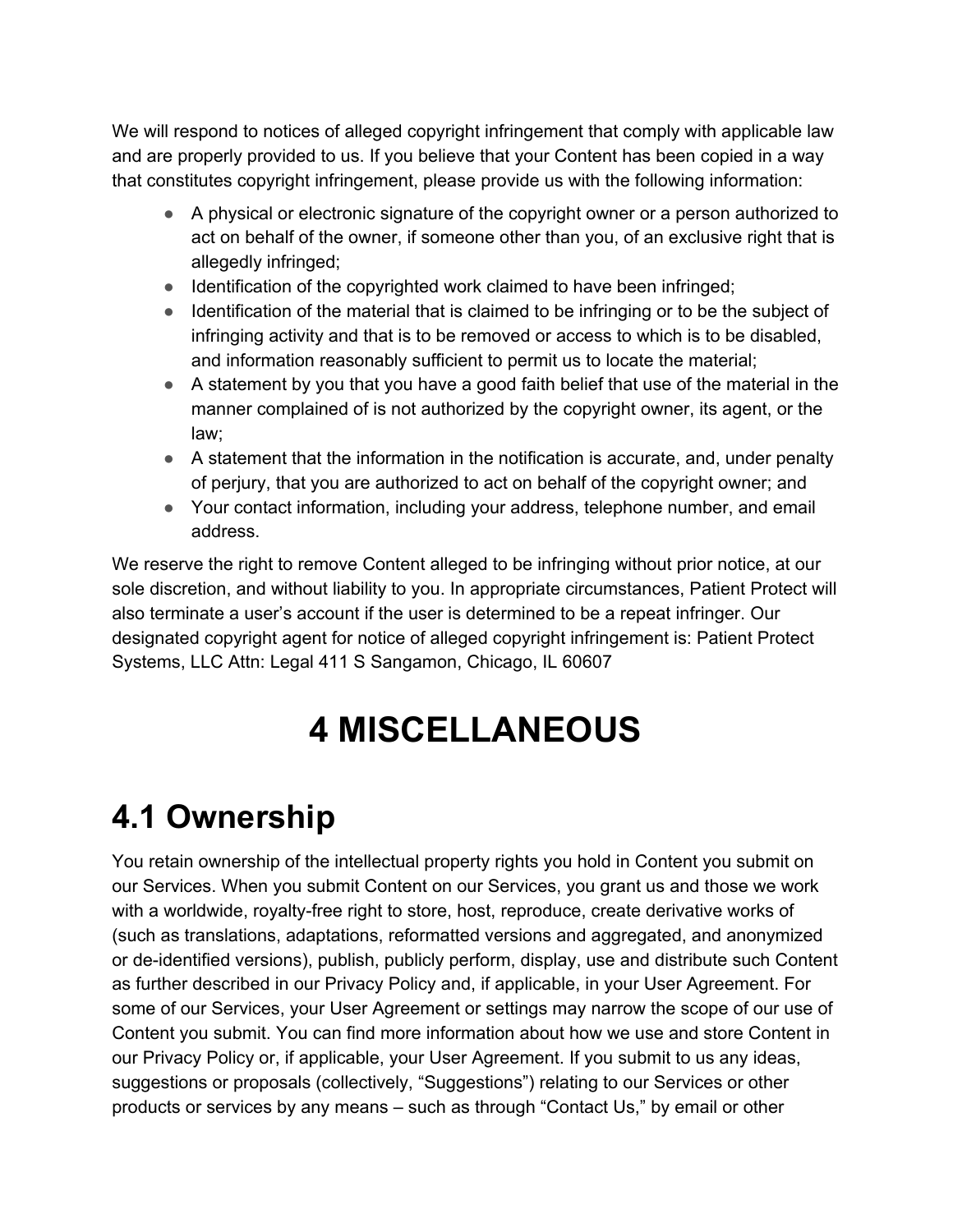communication channels, one of our communities or user forums, or to our customer support or other personnel – such Suggestions (1) are not governed by our Privacy Policy, (2) we are under no obligation of confidentiality, express or implied, with respect to such Suggestions; (3) we are entitled to use or disclose (or choose not to use or disclose) such Suggestions in any way and for any purpose; (4) such Suggestions automatically become our property without any obligation; and (5) you are not entitled to any accounting, compensation or reimbursement of any kind from us under any circumstances. Except for your Content, as between you and us, all right, title and interest in and to our Services, the Content, and the structure, organization and arrangement thereof, are and remain the exclusive property of us and our licensors. Except for the limited specific rights we grant you above, you may not reproduce, modify or prepare derivative works based upon, distribute, sell, transfer, publicly display, publicly perform, exploit or otherwise use our Services or any Content.

### **4.2 Violations**

We reserve the right to monitor any and all use of our Services, and investigate any activity we suspect violates these Terms, a User Agreement, our rights or interest, or the rights or interests of any person or entity. We reserve the right, to the fullest extent permitted under law, to cooperate with any governmental authority or third party investigating conduct that may be illegal or harm any individual or entity or violates their respective rights. If, for example, a user threatens to physically harm another user or any other individual, we reserve the right to fully cooperate with law enforcement authorities and the threatened individual. You hereby consent to our cooperation in such investigation.

### **4.3 Indemnification**

You will indemnify, defend and hold harmless Patient Protect and any of its affiliates, officers, directors, employees, agents, representatives, partners and licensors from and against any and all claims, actions, proceedings, suits, liabilities, damages, settlements, penalties, fines, losses, or expenses, including attorneys' fees, costs and disbursements, arising out of or in any way connected with your use of our Services.

## **4.4 Disputes; Governing Law; Jurisdiction**

The interpretation of these Terms and the resolution of any disputes arising under these Terms shall be governed by the laws of the State of Illinois, without regard to its conflict of laws provisions. These Terms shall not be governed by the United Nations Convention on Contract for the International Sale of Goods, the application of which is expressly disclaimed. If any action or other proceeding is brought on or in connection with these Terms, you agree to submit to the personal jurisdiction of the state and federal courts located in Lake County in the State of Illinois, and agree not to bring any of action relating to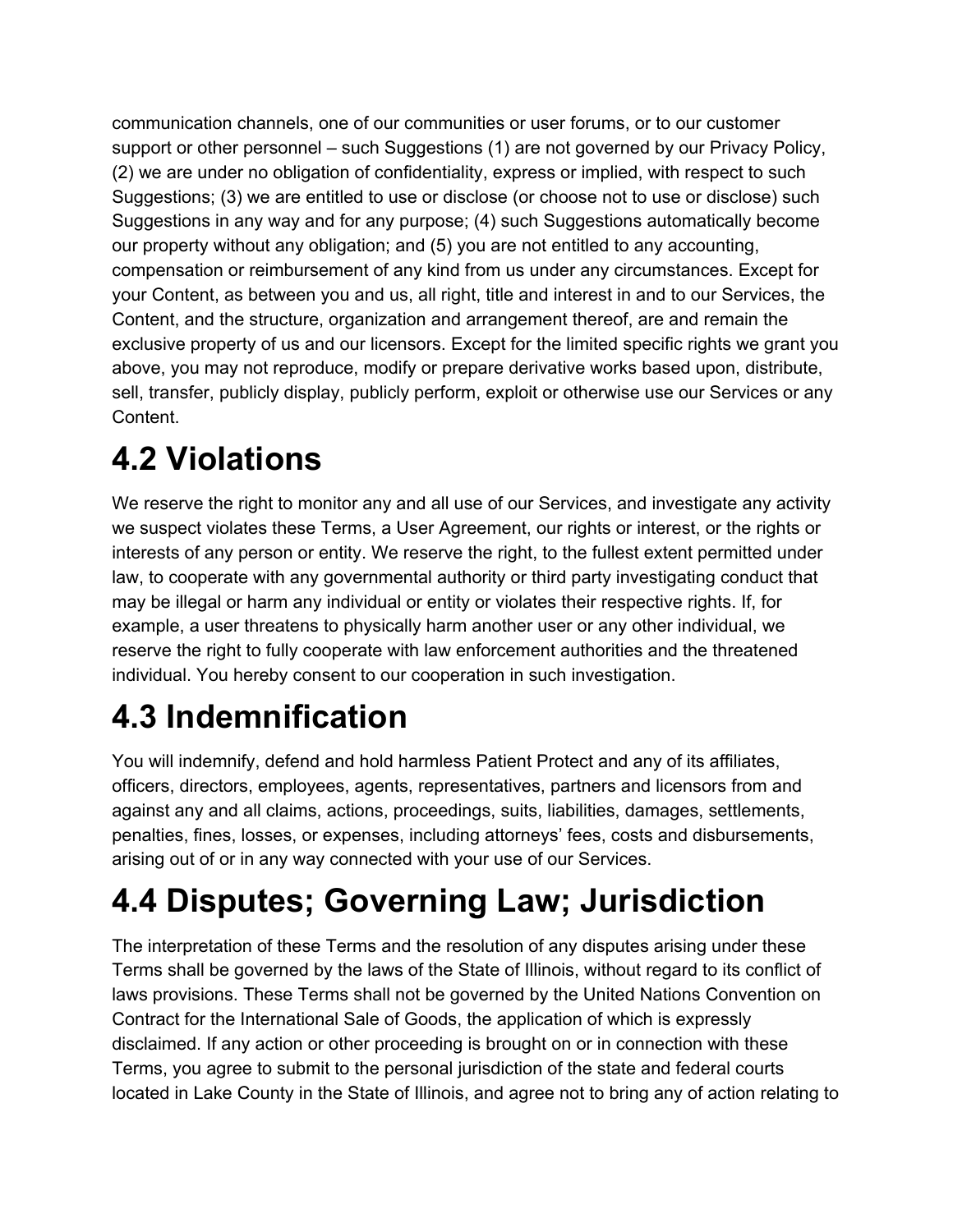the use of our Services or to these of these Terms in any court in any jurisdiction other than the state or federal courts located in Lake county, State of Illinois. We shall have the right to commence and prosecute any legal or equitable action or proceeding before any US or non-US court of competent jurisdiction to enforce these Terms or to protect our or any third party's rights in our Services or any data, information or other content made available via our Services. You hereby waive any right to a jury trial. You also agree that we may bring suit in court to enjoin any violation of these Terms without the posting of a bond or security, in addition to whatever remedies we might have at law. In any dispute between you and us where we prevail, we shall be entitled to recover our reasonable attorney fees, court costs, disbursements, and other legal expenses.

### **4.5 Termination**

You agree and acknowledge that we may suspend or terminate your authorization to access any of our Services, with or without notice or cause, for any or no reason, and without any liability to you. Sections 4.1 through 4.14 shall survive any termination or expiration of these Terms.

### **4.6 Disclaimers and Limitations on Liability**

ACCESS TO OUR SERVICES AND THE INFORMATION AND CONTENT CONTAINED THEREON IS PROVIDED "AS IS" AND "AS AVAILABLE" AND WE HEREBY EXPRESSLY DISCLAIM ALL WARRANTIES OF ANY KIND, WHETHER EXPRESSED, IMPLIED, STATUTORY OR OTHERWISE, INCLUDING BUT NOT LIMITED TO, THE IMPLIED WARRANTIES OF MERCHANTABILITY, FITNESS FOR A PARTICULAR PURPOSE, NON-INFRINGEMENT AND TITLE. WE DO NOT WARRANT THAT THE SERVICES WILL BE UNINTERRUPTED, ERROR FREE OR WITHOUT BREACHES OF SECURITY AND YOU AGREE THAT YOU ARE SOLELY RESPONSIBLE FOR ANY AND ALL ACTS OR OMISSIONS TAKEN OR MADE IN RELIANCE ON OUR SERVICES OR THE INFORMATION IN OUR SERVICES, INCLUDING INACCURATE OR INCOMPLETE INFORMATION. WE EXPRESSLY DISCLAIM ANY LIABILITY WITH RESPECT TO ANY INJURY CAUSED BY ANY USER, OR ANY DAMAGE SUFFERED BY ANY USER, AS A RESULT OF THE ACTIONS OR INACTIONS OF ANY OTHER USER. IF YOU ARE DISSATISFIED WITH OUR SERVICES OR ANY CONTENT, YOUR SOLE AND EXCLUSIVE REMEDY IS TO DISCONTINUE USING AND ACCESSING OUR SERVICES. SOME JURISDICTIONS DO NOT ALLOW THE EXCLUSION OR LIMITATION OF IMPLIED WARRANTIES, SO IN THESE JURISDICTIONS THE ABOVE LIMITATIONS OR EXCLUSIONS MAY NOT APPLY TO THE USER.

#### **4.7 Risks You Assume**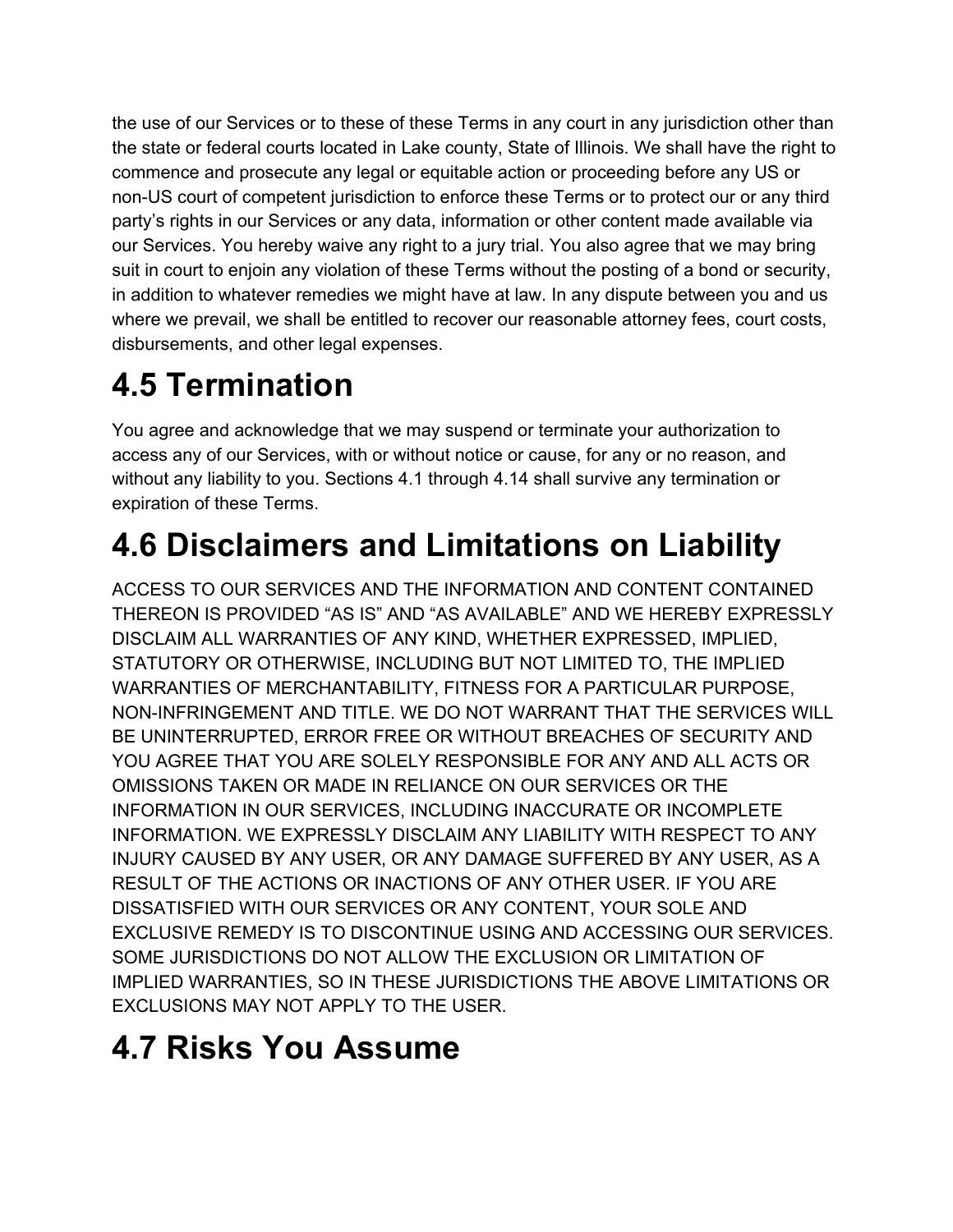WITHOUT LIMITING ANY OF THE OTHER RISKS WE HAVE DISCLOSED TO YOU IN THESE TERMS, YOU ARE SOLELY RESPONSIBLE FOR YOUR USE OF OUR SERVICES, INCLUDING ANY CONTENT YOU SUBMIT TO USE AND YOU EXPRESSLY ACKNOWLEDGE AND AGREE THAT YOUR USE AND ACCESS TO OUR SERVICES AND THE INFORMATION AND CONTENT CONTAINED THEREIN, AND ANY SITES LINKED THROUGH OUR SERVICES AND ANY DATA TRANSMITTED THROUGH OUR SERVICES IS AT YOUR SOLE RISK. ACCORDINGLY, WE DO NOT ASSUME ANY LIABILITY TO YOU FOR OR RELATING TO ANY OF YOUR ACTIONS, INCLUDING THE PUBLICATION OF ANY CONTENT YOU SUBMIT OR OUR EXERCISE OF THE RIGHTS YOU GRANT TO US WITH RESPECT THERETO.

### **4.8 Limitation of Liability**

YOU EXPRESSLY UNDERSTAND AND AGREE THAT PATIENT PROTECT AND THE PATIENT PROTECT AFFILIATES WILL NOT BE LIABLE TO YOU FOR ANY DIRECT, INDIRECT, INCIDENTAL, SPECIAL, CONSEQUENTIAL, EXEMPLARY, OR PUNITIVE DAMAGES THAT MAY BE INCURRED BY YOU, HOWEVER CAUSED. THIS INCLUDES, BUT IS NOT LIMITED TO, ANY LOSS OF PROFITS, GOODWILL OR BUSINESS REPUTATION; ANY LOSS OF DATA; ANY REPERCUSSION OF THE PUBLICATION OF ANY USER CONTENT YOU PROVIDE TO PATIENT PROTECT; ANY COST OF PROCUREMENT OF SUBSTITUTE GOODS OR SERVICE; OR ANY OTHER TANGIBLE OR INTANGIBLE LOSSES. THIS ALSO INCLUDES ANY LOSS OR DAMAGES THAT MAY BE INCURRED BY YOU AS A RESULT OF (a) ANY CHANGES THAT PATIENT PROTECT MAY MAKE TO THE SERVICE; (b) ANY PERMANENT OR TEMPORARY CESSATION OF OR ERROR IN THE SERVICE; (c) THE PUBLICATION OF ANY USER CONTENT YOU PROVIDE TO PATIENT PROTECT; OR (d) THE DELETION OR CORRUPTION OF OR FAILURE TO STORE ANY CONTENT OR OTHER PROPERTY MAINTAINED THROUGH THE SERVICE. THE LIMITATIONS AND EXCLUSIONS OF LIABILITY ABOVE SHALL APPLY IRRESPECTIVE OF THE THEORY OF LIABILITY, INCLUDING CONTRACT (INCLUDING FUNDAMENTAL BREACH), WARRANTY, PRODUCT LIABILITY, STRICT LIABILITY, TORT (INCLUDING NEGLIGENCE), OR OTHER THEORY, EVEN IF WE (OR OUR AFFILIATES) HAVE BEEN ADVISED OF THE POSSIBILITY OF SUCH DAMAGES. YOU SPECIFICALLY ACKNOWLEDGE THAT PATIENT PROTECT AND THE PATIENT PROTECT AFFILIATES SHALL NOT BE LIABLE FOR USER CONTENT OR THE DEFAMATORY, OFFENSIVE, OR ILLEGAL CONDUCT OF ANY THIRD PARTY AND THAT THE RISK OF HARM OR DAMAGE FROM THE FOREGOING RESTS ENTIRELY WITH YOU.

### **4.9 Severability**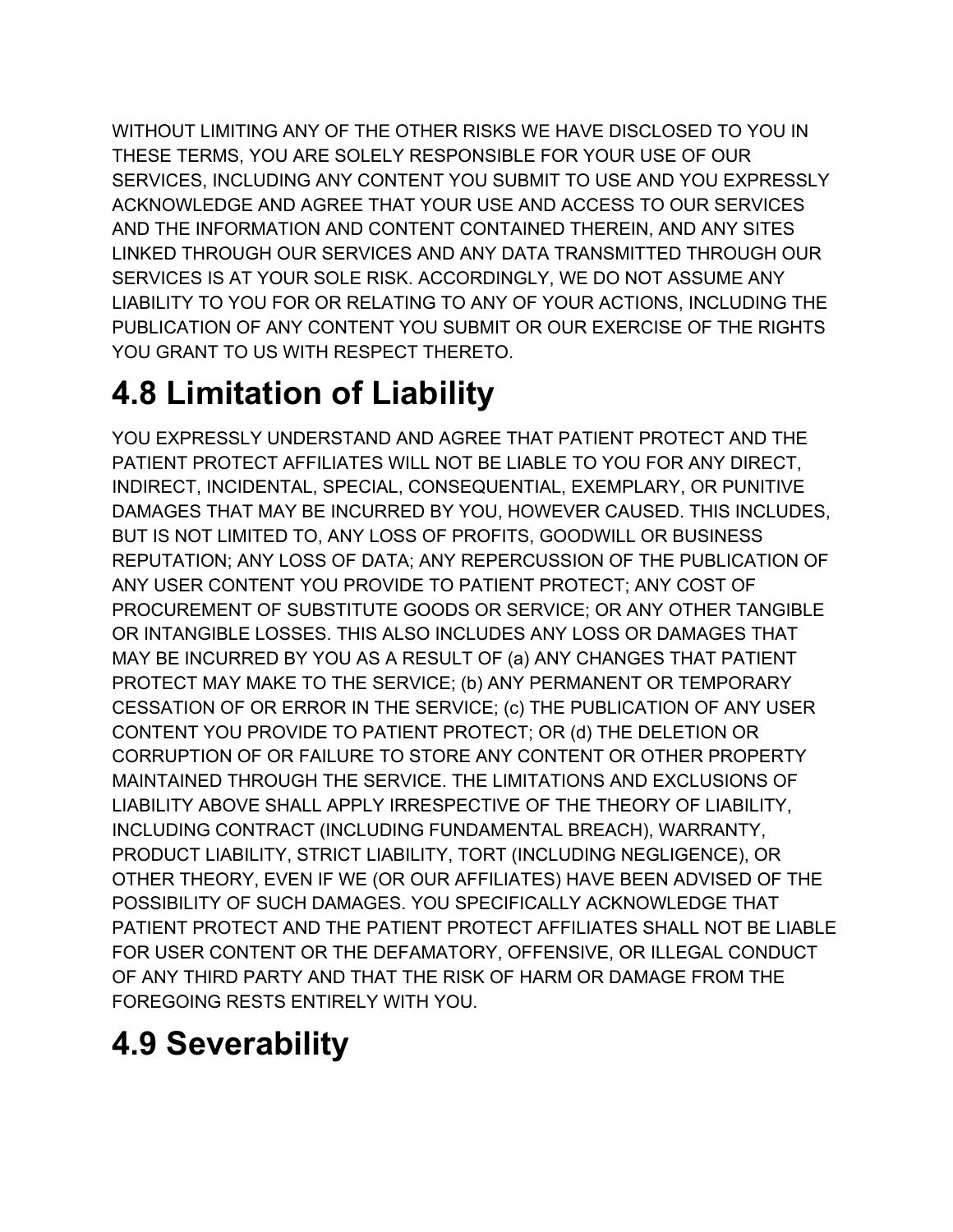If any provision of these Terms is deemed invalid or unenforceable, then (a) that provision shall be construed to the extent necessary to make it valid and enforceable in such a manner as comes closest to preserving the intentions of such provision, and (b) the remaining provisions shall remain in full force and effect.

### **4.10 No Waiver**

Our failure at any time to require performance by you of any provision of these Terms shall in no way affect our right to enforce such provision, nor shall the waiver of any breach by you of any provision herein constitute a waiver of any succeeding breach or the provision itself.

#### **4.11 Interpretation**

For the purpose of these Terms, "you" means the individual user of our Services. If your access or use of our Services is, directly or indirectly, on behalf of one or more third parties (such as, without limitation, your employer or client, or your employer's client, if your employer has been engaged to access our Services (any such employer, client or other third party, a "Principal")), then "you" also refers to such Principal. If you are using our Services on behalf of a Principal, (a) you represent and warrant that you have the authority to bind, and have bound, such Principal to these Terms; and (b) you agree to be jointly and severally liable for any breach of these Terms by Principal. "Patient Protect," "we," "our," and "us" means, collectively, Patient Protect Systems, LLC. and our current and future subsidiaries and affiliates. In addition, the words "include," "includes" and "including" shall be deemed to be followed by the phrase "without limitation." The word "will" shall be construed to have the same meaning and effect as the word "shall." The word "or" shall be construed to have the same meaning and effect as "and/or." The words "herein," "hereof" and "hereunder," and words of similar import, shall be construed to refer to these Terms. The headings used in these Terms are used for convenience only and are not to be considered in construing or interpreting these Terms. These Terms, together with your User Agreement(s), if applicable, constitute the entire agreement between you and Patient Protect regarding any services accessed via our Services, and supersede all previous communications, representations, or understandings, either oral or written, relating to the subject matter hereof; provided, however, (a) in the event of an express conflict between any specific provision included in these Terms and an express provision in the User Agreement, the provision set forth in User Agreement shall prevail, and (b) these Terms shall cover all rights, obligations, terms and conditions not expressly addressed in such User Agreement.

### **4.12 Electronic Contracting**